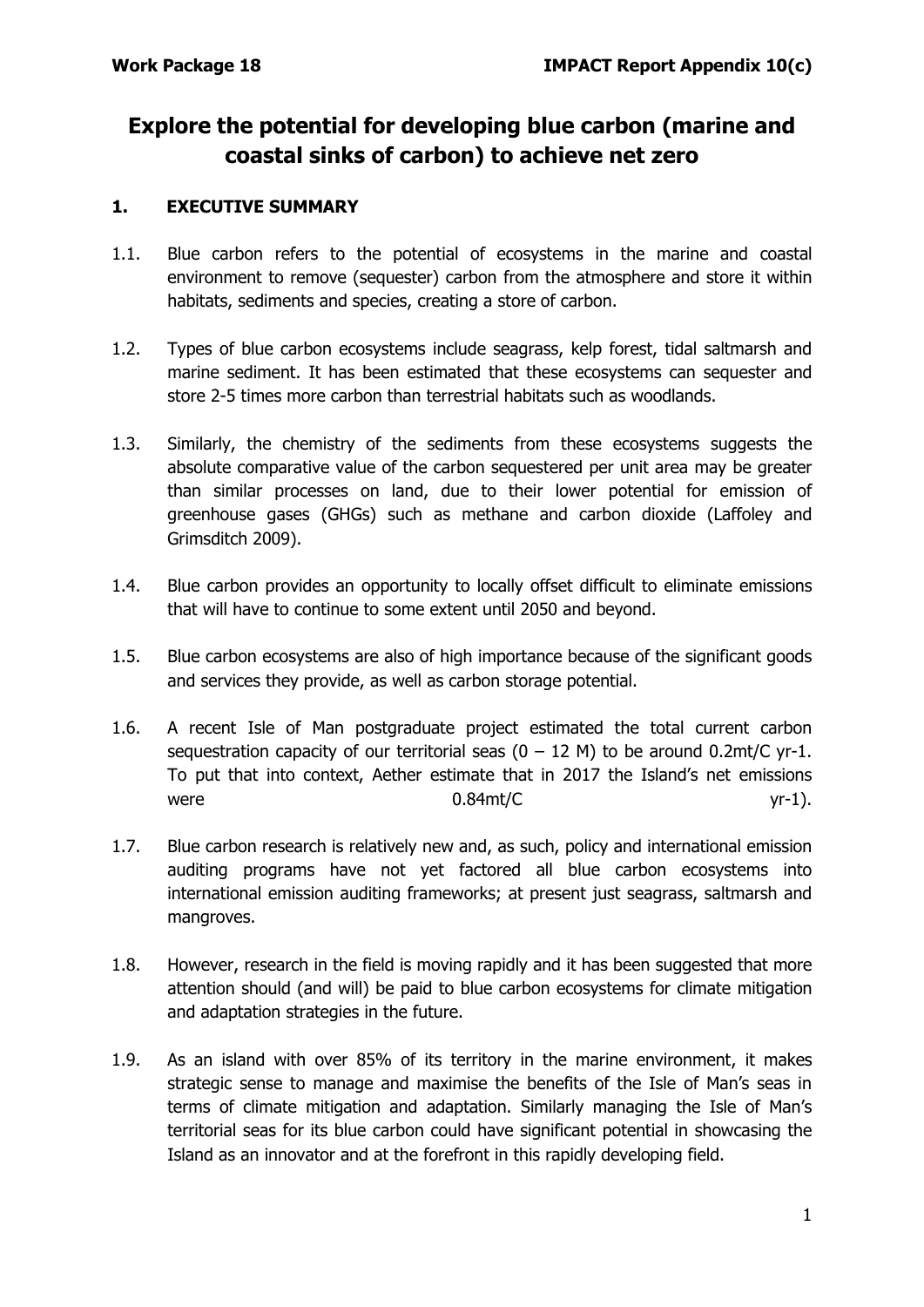- 1.10. As research in the field develops, it is advocated that the precautionary principle should apply when managing the Isle of Man's territorial seas in relation to activities that could adversely impact blue carbon ecosystems, whilst developing and promoting policies relating to the conservation, protection and restoration of blue carbon habitats.
- 1.11. The potential for future carbon offsetting schemes to include blue carbon ecosystems should also be explored.

## **2. THE CHALLENGE**

## **Maximising the carbon storage and sequestration capacity of the Island's territorial sea through new management and policy**

2.1. As an island with over 85% of its territory in the marine environment (Figure 1), it would be remiss not to consider managing and maximising the benefits of the surrounding seas in terms of climate mitigation and adaptation. Managing Manx waters in terms of blue carbon has significant potential to balance the most difficult emissions that will not be completely eliminated by 2050. There is also an opportunity to showcase the Isle of Man as an innovator and at the forefront of a rapidly developing field.



Figure 1 Isle of Man territorial waters (0-3M & 3-12M

## **3. BLUE CARBON**

## **An Overview**

3.1. Blue carbon is a term that refers to the carbon sequestration and storage capacities of marine ecosystems, whereby organic and inorganic carbon is sequestered and stored within marine biomass or sediments (Burrows et al., 2014). It has been suggested that coastal blue carbon ecosystems could sequester as much as  $2 - 5$ times more carbon than terrestrial forests (based on relative area) (Murray et al., 2011) and that around 50% of the carbon in the atmosphere sequestered in natural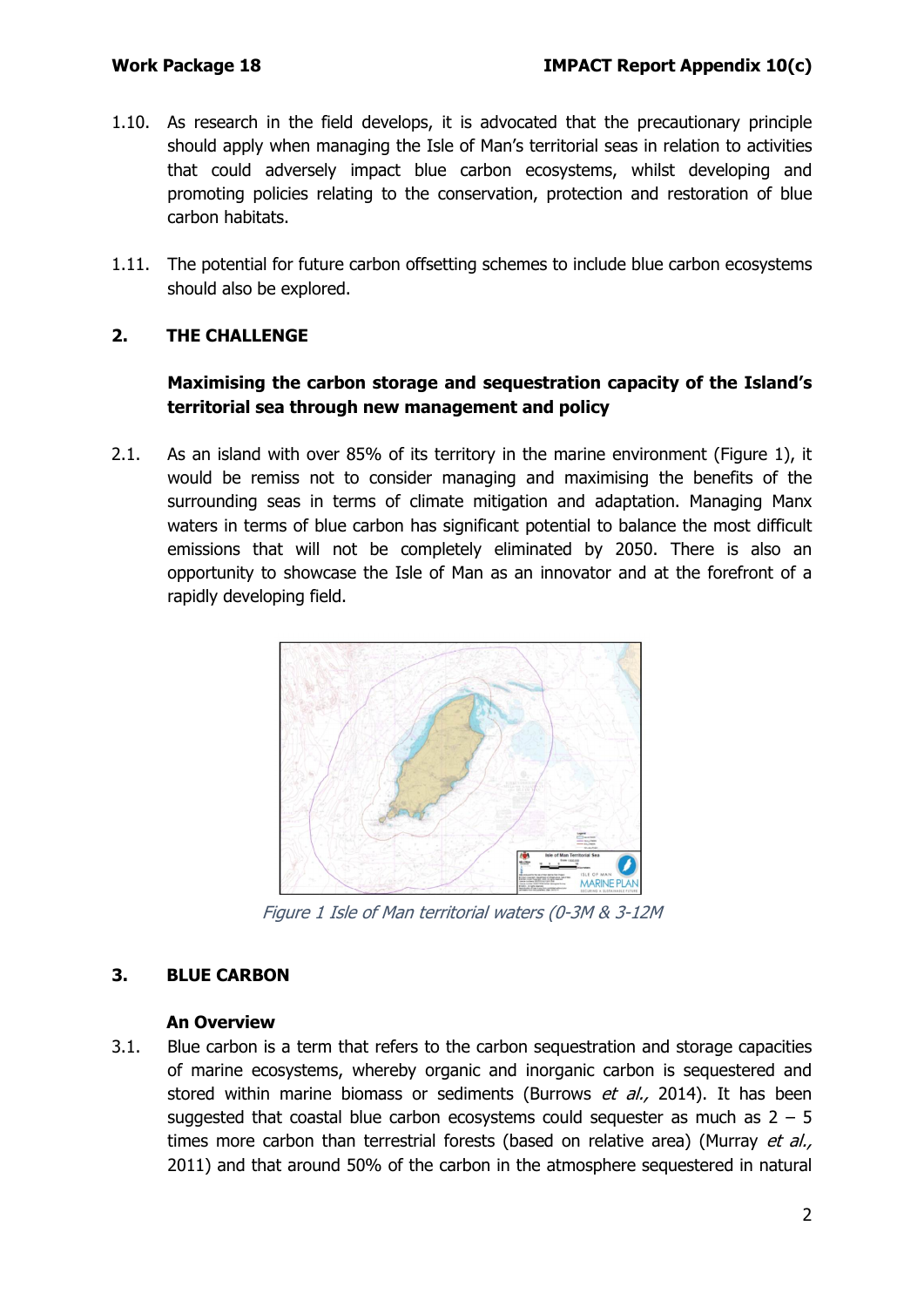ecosystems is cycled via the marine environment (Nellemann et al., 2009). Sequestration rates, storage capacity and storage times of blue carbon vary between substrate and habitat types. Significant blue carbon ecosystems include, but are not limited to, seagrass beds, salt marshes, marine sediment and mangroves (Blue Carbon Partnership, 2017).

- 3.2. Coastal (blue carbon) ecosystems also provide other important ecosystem services, including; coastal protection from storms and sea level rise, prevention of shoreline erosion, regulation of water quality, increased biodiversity and provision of habitat for commercially important and endangered species (Blue Carbon Partnership 2017). Despite their many benefits, coastal blue carbon ecosystems are among some of the most threatened ecosystems on earth, largely due to climate change, pollution and their proximity to a range of human-induced impacts and threats (IPBC, 2018). When these habitats are removed or damaged, not only is their sequestration capacity reduced, but they can also become significant sources of greenhouse gas (GHG) emissions during decomposition or disturbance (IPBC, 2018). Improved management of these ecosystems could contribute to delivering GHG emission and climate change adaptation targets through carbon sequestration and storage, and the aforementioned ecosystem services (Blue Carbon Partnership, 2017).
- 3.3. Three main components are involved in the carbon sequestration and storage capacity of a blue carbon ecosystem (Sifleet et al., 2011):
	- The annual sequestration rate: the yearly carbon flux in a mature ecosystem of organic material transferred into anaerobic soils where it cannot undergo oxidation to  $CO<sub>2</sub>$  and be released into the atmosphere.
	- The amount of carbon stored in above and below 'ground' seabed biomass
	- The total carbon stock stored in sediment from prior sequestration over that habitat's particular lifetime.

## **International Policy on Blue Carbon**

- 3.4. In accordance with the United Nations Framework Convention on Climate Change (UNFCCC) and its recommendations, countries use guidance for the estimation of emissions and removals developed by the Intergovernmental Panel on Climate Change (IPCC) to produce national inventories of greenhouse gas emissions and removals.
- 3.5. The 2006 IPCC guidelines, and earlier volumes, include limited methodological guidance relevant to the inclusion of coastal blue carbon ecosystems. However, the '2013 Supplement to the 2006 IPCC Guidelines for National Greenhouse Gas Inventories: Wetlands' (the Wetlands Supplement) does provide emission factors and methodologies relevant to coastal wetlands, including mangroves, tidal marshes and seagrasses (IPCC 2013, wetlands supplement). As such the UNFCCC and IPCC support the inclusion of emissions and removals from these ecosystems in national GHG inventories, and several countries have begun implementing the Wetlands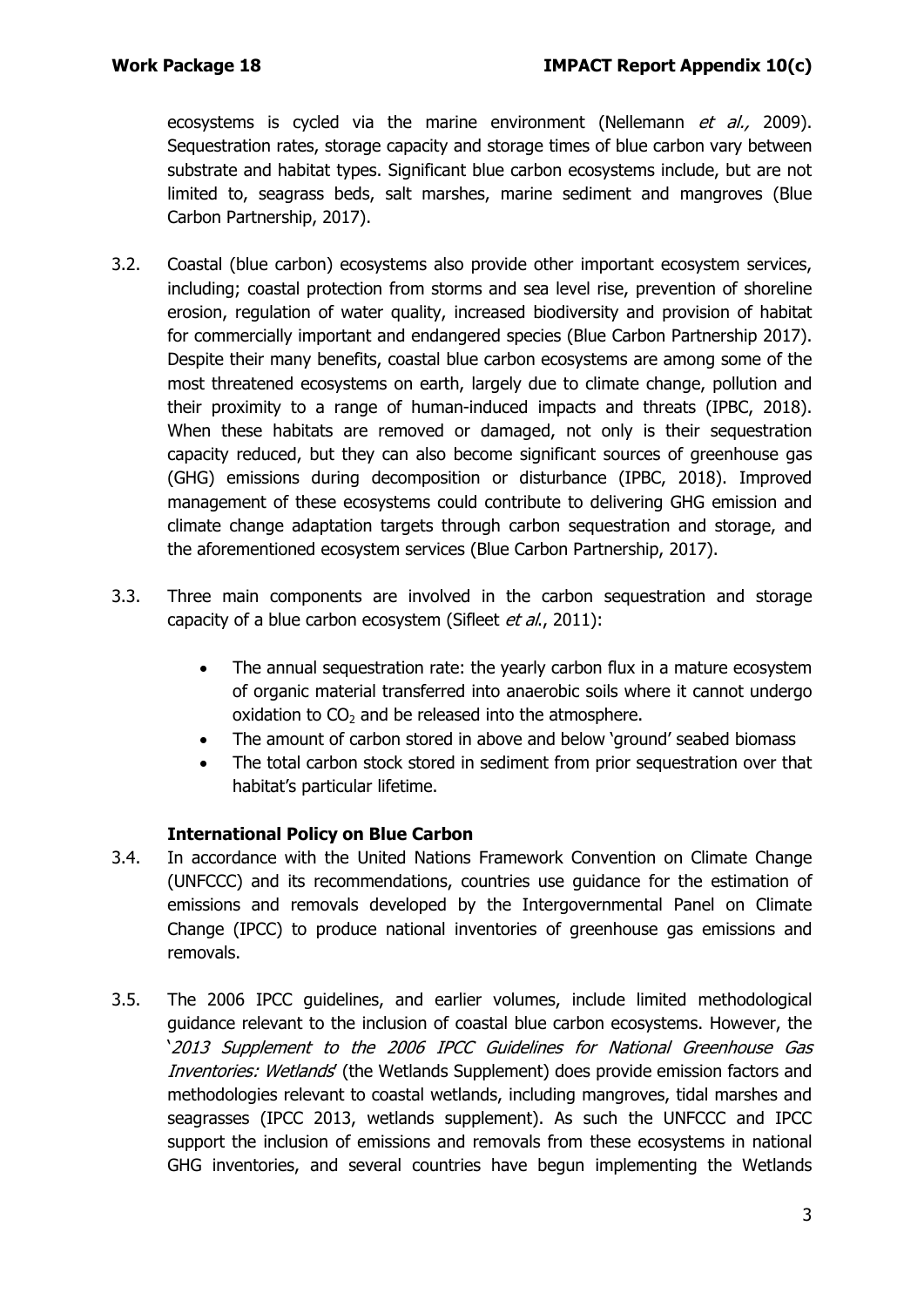Supplement in their inventory reports, including Australia, Abu Dhabi, US, Japan and Canada.

- 3.6. International bodies have also called for the protection of blue carbon ecosystems. In article 4. 1(d) from the fourth session of the Conference of the Parties (COP 4), the UNFCCC called for the sustainable management, conservation, and enhancement of "sinks and reservoirs of all greenhouse gases not controlled by the Montreal Protocol including… oceans as well as… other coastal and marine ecosystems.'"(COP4 1998).
- 3.7. More recently the Paris Agreement (2016) raised the profile of blue carbon ecosystems and their role in contributing to global emissions reductions, compelling countries to actively protect them. Article 5 of the agreement directly calls upon parties to take action to conserve and enhance coastal and marine ecosystems and all other sinks and reservoirs. So far, 29 nations, including Iceland, Australia and a number of tropical countries, have included blue carbon in their nationallydetermined contributions for mitigating climate change under that agreement, whilst about 60 have included blue carbon under their adaptation actions (Herr  $et$  al., 2018).
- 3.8. Whilst the IPCC GHG emission inventory supports the inclusion of emissions (through degradation) and removal (of  $CO<sub>2</sub>$  from the atmosphere) from several specific blue carbon ecosystems, there are a number of other blue carbon ecosystems that also have significant carbon storage capacity e.g. marine sediment, kelp forest and biogenic reefs. Much of the research is this rapidly developing field is new, and as it develops a paradigm shift may be required in international accounting procedures (Krause-Jensen et al., 2018), particularly for countries with significant marine areas.
- 3.9. There are, however, mechanisms to credit the demonstrable gains in carbon sequestration and/or avoided emissions through conservation and restoration activities within voluntary carbon markets (American Carbon Registry; Verified Carbon Standard) (Macreadie et al., 2019). Similarly the Intergovernmental Oceanographic Commission released the Blueprint for Ocean Sustainability which offered measures to achieve ocean sustainability, one of which was the creation of " $a$ global, blue-carbon market as a means of creating direct economic gain through habitat protection" (Intergovernmental Oceanographic Commission, 2011). Some countries are also developing their own blue carbon focused mitigation schemes that provide economic incentives for conservation and restoration of blue carbon ecosystems (Macreadie et al., 2019).
- 3.10. In terms of the international carbon auditing process, the Isle of Man's intertidal and seagrass habits can, and should, be included in its carbon accounts. However, much of the other existing blue carbon stock is not currently recognised though this process. Nevertheless, the management, protection and restoration of other blue carbon ecosystems in the Island should not be overlooked, and efforts should be initiated to better quantify them. International auditing policy will likely change in the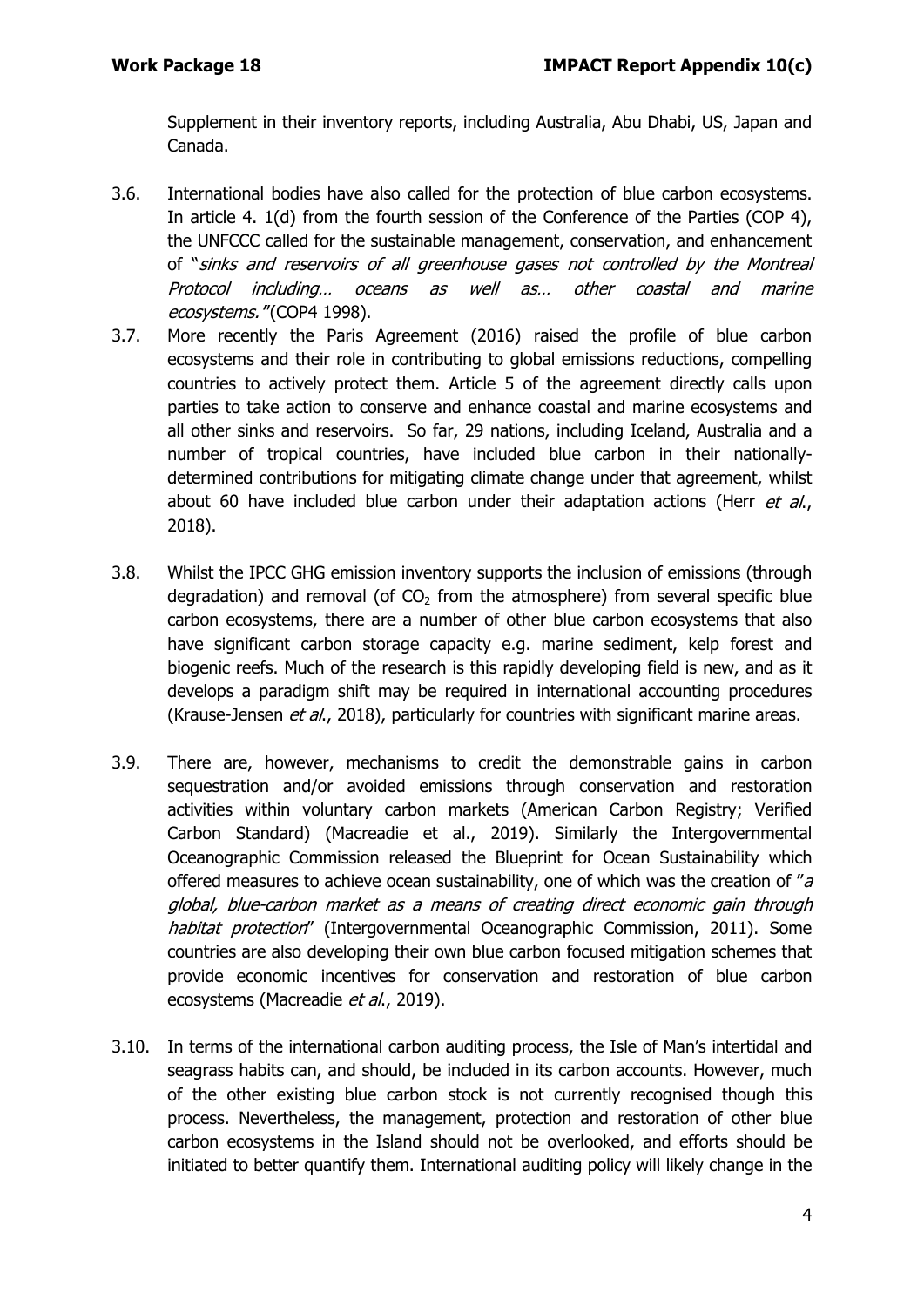future as research in the concept advances rapidly. Similarly, as technology develops there is additional potential to use blue carbon biomass (such as kelp) in the transition to a zero-carbon future, through the use of biofuels, organic fertilisers and potentially carbon burial (Kraan, 2010; Nabti, 2016; Krause-Jensen et al., 2018). As a small island where 87% of the jurisdiction is in its territorial waters, it is vital that the Isle of Man utilises and maximises its seas for their climate in its change mitigation and adaptation potential.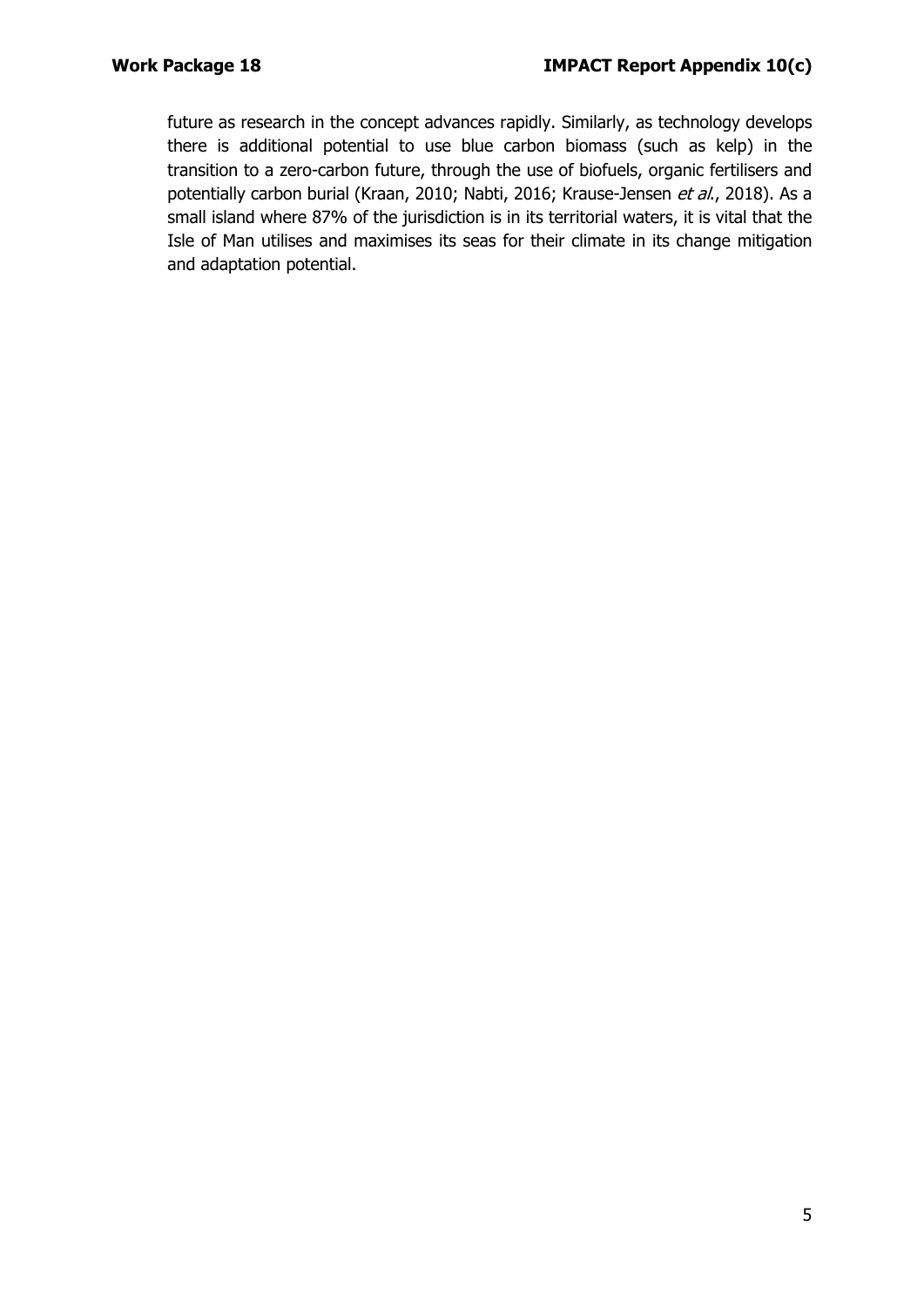## **Work Package 18 IMPACT Report Appendix 10(c)**

| <b>Type</b>         | <b>Extent</b>   | Literature    | <b>Annual</b> | Primary           | <b>Primary</b> | <b>Standing</b> | <b>Standing</b> | <b>Additional</b><br><b>Benefits</b> | <b>Main Threats</b> |
|---------------------|-----------------|---------------|---------------|-------------------|----------------|-----------------|-----------------|--------------------------------------|---------------------|
|                     | km <sup>2</sup> | sequestration | carbon        | production        | production     | stock           | stock           |                                      |                     |
|                     |                 | rate $(g)$    | sequestration | literature        | (tonnes)       | literature      | (tonnes)        |                                      |                     |
|                     |                 | C m2 $yr-1$ ) | capacity      | values            |                | values          |                 |                                      |                     |
|                     |                 |               | (tonnes)      | $(g \, C \, m-2)$ |                | $(g C m -$      |                 |                                      |                     |
|                     |                 |               |               | $yr-1)$           |                | $2 yr-1)$       |                 |                                      |                     |
| <b>Habitat Type</b> |                 |               |               |                   |                |                 |                 |                                      |                     |
| Tidal/Salt          | 0.073           | 210           | 15.5          | N/A               | N/A            | N/A             | N/A             | Increase resistance to sea level     | level rise,<br>Sea  |
| Marsh               |                 |               |               |                   |                |                 |                 | flood and storm surge<br>rise,       | environmental       |
|                     |                 |               |               |                   |                |                 |                 | protection; important feeding        | pollution, coastal  |
|                     |                 |               |               |                   |                |                 |                 | grounds for migrating<br>birds;      | development,        |
|                     |                 |               |               |                   |                |                 |                 | habitat<br>for<br>commercially       | habitat loss, non-  |
|                     |                 |               |               |                   |                |                 |                 | important fish and wildlife          | native species      |
|                     |                 |               |               |                   |                |                 |                 |                                      |                     |
| Eelgrass            | 0.785           | 83            | 65.2          | N/A               | N/A            | N/A             | N/A             | Nursery habitat for commercially     | Smothering,         |
| (Zostera            |                 |               |               |                   |                |                 |                 | and<br>endangered<br>important       | sedimentation,      |
| marina)             |                 |               |               |                   |                |                 |                 | species, absorbs pollution, coastal  | excess nutrient     |
|                     |                 |               |               |                   |                |                 |                 | stabilisation                        | run off, dredging,  |
|                     |                 |               |               |                   |                |                 |                 |                                      | anchoring           |
| Kelp<br>(various    | 128.769         | N/A           | N/A           | 390               | 50220.2        | $405 -$         | 52151.8         | Providing<br>natural<br>coastal      | Overgrazing,        |
| species)            |                 |               |               |                   | 63             | 4050            | $11 -$          | protection against storms;           | storms,             |
|                     |                 |               |               |                   |                |                 | 521518.         | seafloor to protect<br>Elevates      | sedimentation,      |
|                     |                 |               |               |                   |                |                 | 119             | against sea level rise; Creating     | coastal             |
|                     |                 |               |               |                   |                |                 |                 | high pH oases in an acidified        | development,        |
|                     |                 |               |               |                   |                |                 |                 | ocean; provides habitat              | pollution           |
| Brittlestar beds    | 374.37          | 82            | 30698.7       | N/A               | N/A            | 66.2            | 24783.6         | Positively effect water quality in   | Pollution<br>and    |
| (Ophiothrix         | 4               |               |               |                   |                |                 | 14              | coastal environments and may         | eutrophication,     |
| fragilis/           |                 |               |               |                   |                |                 |                 | help counteract some of the          | coastal             |
| Ophiocomina         |                 |               |               |                   |                |                 |                 | potentially harmful effects of       | development and     |
| sp.)                |                 |               |               |                   |                |                 |                 | eutrophication (proliferation of     | sedimentation,      |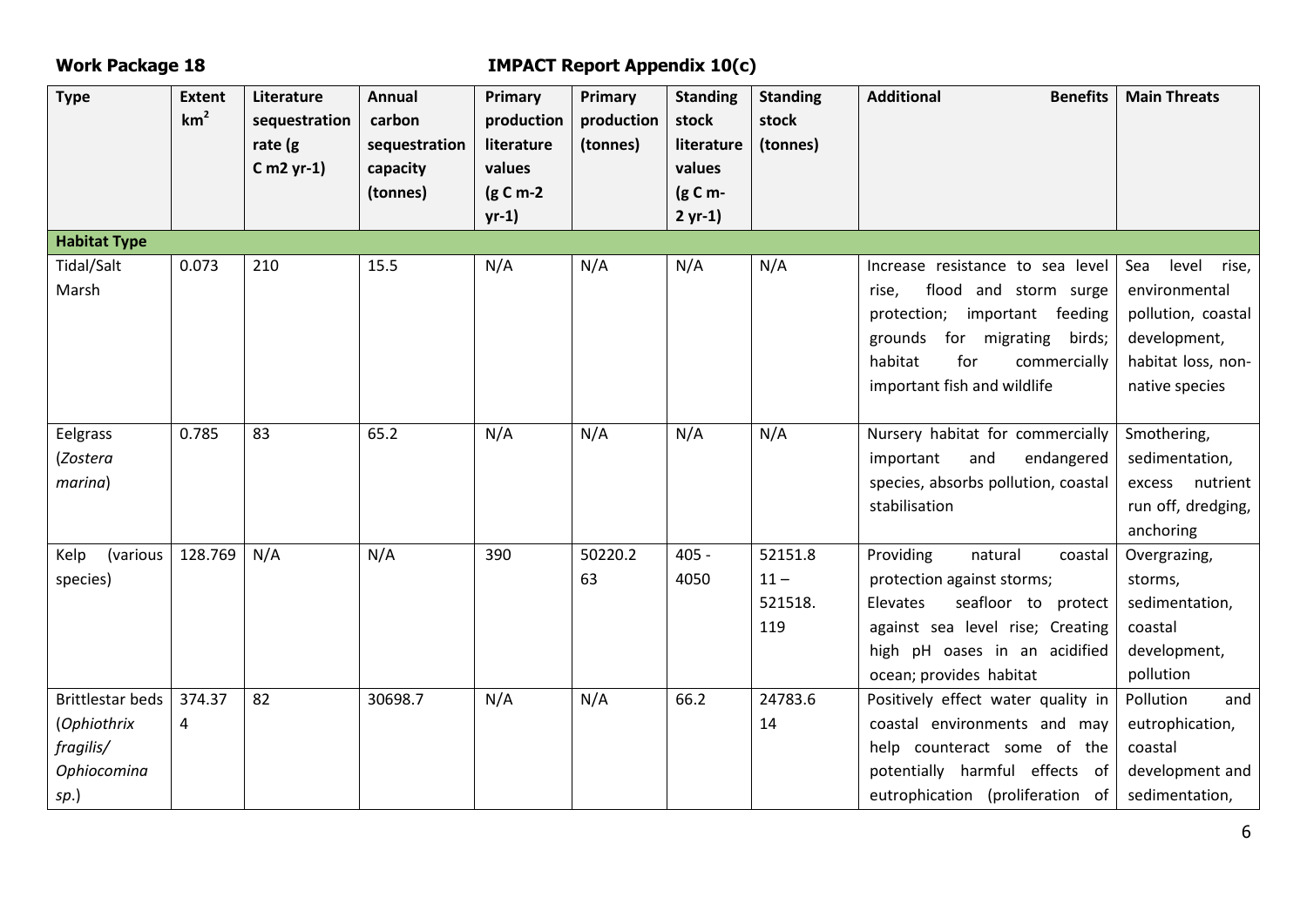| <b>Work Package 18</b>       |                |              | <b>IMPACT Report Appendix 10(c)</b> |     |   |        |              |                                      |                    |
|------------------------------|----------------|--------------|-------------------------------------|-----|---|--------|--------------|--------------------------------------|--------------------|
|                              |                |              |                                     |     |   |        |              | planktonic algae)<br>caused<br>by    | non-native         |
|                              |                |              |                                     |     |   |        |              | human input of nutrients into the    | species            |
|                              |                |              |                                     |     |   |        |              | sea. The beds may therefore play     |                    |
|                              |                |              |                                     |     |   |        |              | a significant role in the ecological |                    |
|                              |                |              |                                     |     |   |        |              | functioning of coastal seas (SACS,   |                    |
|                              |                |              |                                     |     |   |        |              | 2019)                                |                    |
| <b>Substrate Type</b>        |                |              |                                     |     |   |        |              |                                      |                    |
| Fine mud/sand                | 609.87         | 155.2        | 94652.2                             | 1.5 | 8 | 39-208 | 2378502.     | Processes: primary and secondary     | Aggregate          |
|                              | $\overline{2}$ |              |                                     |     |   |        | 322          | production, larval/gamete supply,    | extraction,        |
|                              |                |              |                                     |     |   |        |              | food web dynamics, formation of      | dredging           |
|                              |                |              |                                     |     |   |        | 12685345.72  | habitat,<br>species<br>species       | pollution/nutrient |
|                              |                |              |                                     |     |   |        | 1            | diversification, erosion<br>control  | stimulation, land  |
|                              |                |              |                                     |     |   |        |              | biogeochemical<br>and<br>cycling.    | claim<br>for       |
|                              |                |              |                                     |     |   |        |              | Ecosystem services:<br>identified    | development        |
|                              |                |              |                                     |     |   |        |              | were fisheries, environmental        | (SACS, 2019)       |
|                              |                |              |                                     |     |   |        |              | resilience, and regulation of        |                    |
|                              |                |              |                                     |     |   |        |              | pollution (Nature, 2012).            |                    |
| Sand/muddy                   | 433.33         | 50.6         | 21926.7                             | 1.5 | 4 | 39-104 | 1690000.075  | Same as above                        | Same as above      |
| sand                         | 3              |              |                                     |     |   |        |              |                                      |                    |
|                              |                |              |                                     |     |   |        | 4506666.869  |                                      |                    |
| <b>Biogenic habitat type</b> |                |              |                                     |     |   |        |              |                                      |                    |
| Maerl                        | 170.424        | $9.5 - 29.3$ | $1619.0 -$                          |     |   |        | 10,634,911.6 | Processes: primary and secondary     | Dredging,<br>heavy |
| (Phymatolithon               |                |              | 4993.4                              |     |   |        |              | production, food web dynamics,       | anchors<br>and     |
| calcareum)                   |                |              |                                     |     |   |        |              | larval/gamete supply, formation      | mooring<br>chains, |
|                              |                |              |                                     |     |   |        |              | of species habitat,<br>erosion       | rising             |
|                              |                |              |                                     |     |   |        |              | control, biogeochemical cycling      | temperatures       |
|                              |                |              |                                     |     |   |        |              | and water purification. Services:    | and<br>ocean       |
|                              |                |              |                                     |     |   |        |              | fisheries, fertiliser/feed, natural  | acidification      |
|                              |                |              |                                     |     |   |        |              | hazard protection, regulation of     |                    |
|                              |                |              |                                     |     |   |        |              | pollution, climate<br>regulation,    |                    |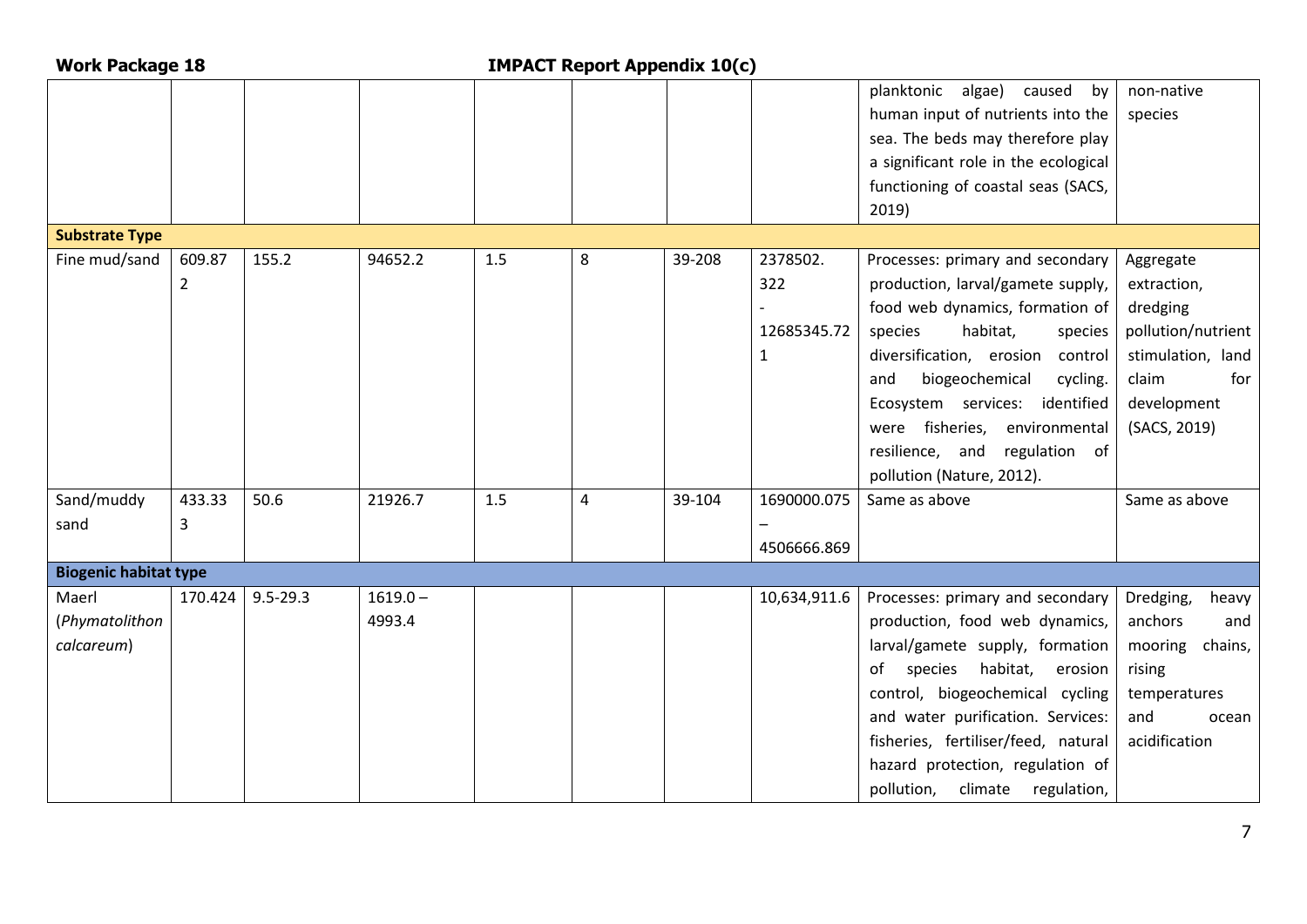| <b>Work Package 18</b>                                                                                                                                           |        |    |       |  | <b>IMPACT Report Appendix 10(c)</b> |  |                         |                                                                       |                                       |
|------------------------------------------------------------------------------------------------------------------------------------------------------------------|--------|----|-------|--|-------------------------------------|--|-------------------------|-----------------------------------------------------------------------|---------------------------------------|
|                                                                                                                                                                  |        |    |       |  |                                     |  |                         | tourism, and nature watching<br>(Nature, 2012).                       |                                       |
| Horse mussel<br><b>Modiolus</b>                                                                                                                                  | 20.960 | 40 | 838.4 |  |                                     |  | $143.078 -$<br>5373.009 | Processes: Secondary production,<br>larval/gamete supply, formation   | Marine aggregate<br>extraction,       |
| modiolus                                                                                                                                                         |        |    |       |  |                                     |  |                         | of species habitat, food web                                          | coastal                               |
| (biogenic)                                                                                                                                                       |        |    |       |  |                                     |  |                         | dynamics, species diversification,                                    | development,                          |
| reefs                                                                                                                                                            |        |    |       |  |                                     |  |                         | biogeochemical cycling, climate<br>regulation and water purification. | dredge<br>fishing<br>loss of<br>gear, |
|                                                                                                                                                                  |        |    |       |  |                                     |  |                         | Ecosystem services: identified                                        | substratum,                           |
|                                                                                                                                                                  |        |    |       |  |                                     |  |                         | fisheries, other<br>wild<br>were<br>harvesting, aquaculture, natural  | pollution,<br>non-<br>natives,        |
|                                                                                                                                                                  |        |    |       |  |                                     |  |                         | hazard protection, environmental                                      | increased                             |
|                                                                                                                                                                  |        |    |       |  |                                     |  |                         | resilience and aquaria (Nature,                                       | temperatures, an                      |
|                                                                                                                                                                  |        |    |       |  |                                     |  |                         | $2012$ ).                                                             | increase in storm                     |
|                                                                                                                                                                  |        |    |       |  |                                     |  |                         |                                                                       | occurrence<br>and                     |
|                                                                                                                                                                  |        |    |       |  |                                     |  |                         |                                                                       | intensity and sea-                    |
|                                                                                                                                                                  |        |    |       |  |                                     |  |                         |                                                                       | level rise                            |
| Source: Towel, 2018, References: Burrows et al., 2014; Kain,1977; Kain,1979; Manx Marine Environmental Assessment Ecology/ Biodiversity Habitats Coastal Ecology |        |    |       |  |                                     |  |                         |                                                                       |                                       |

Table 1 showing Manx Marine Environmental Assessment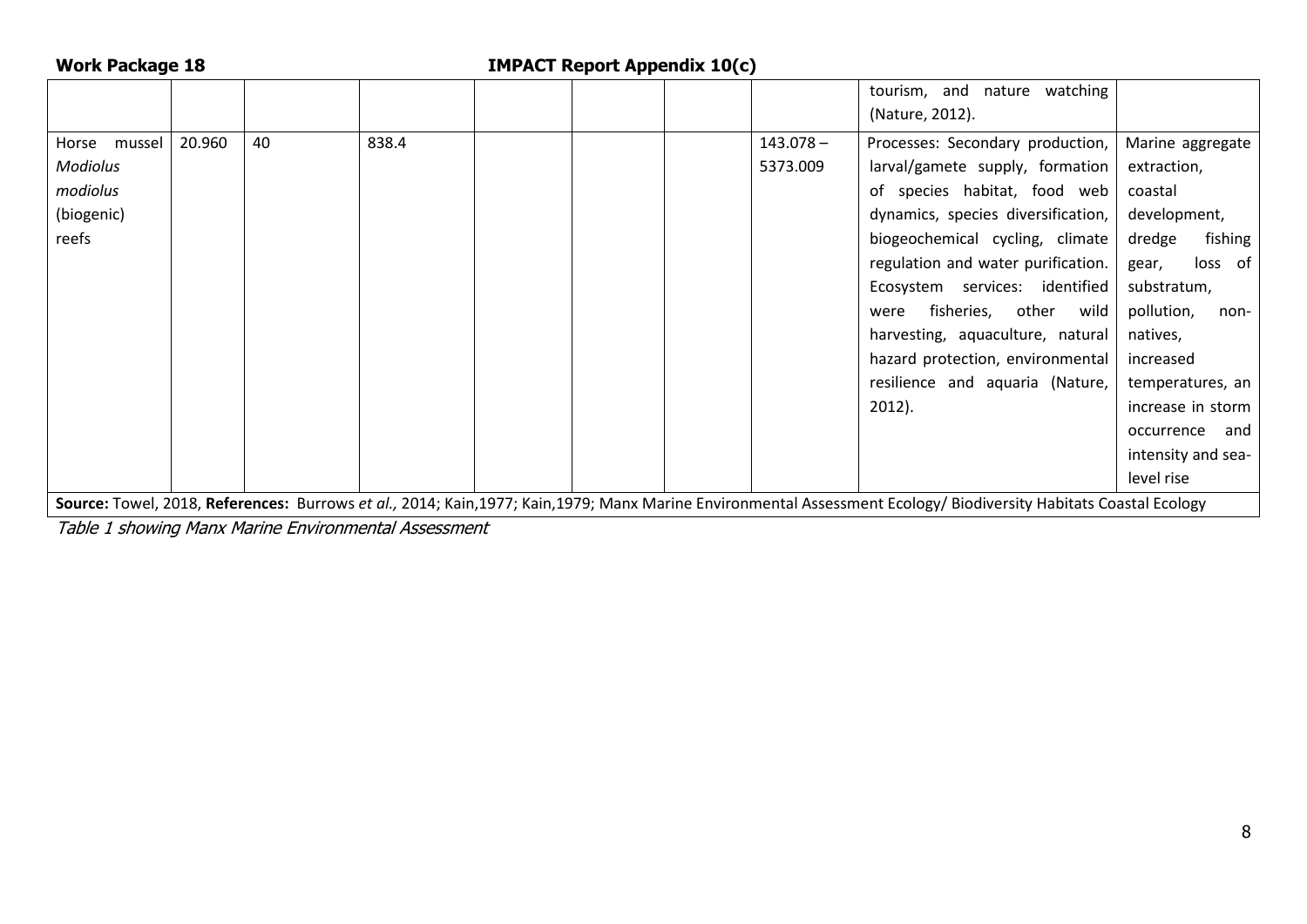## **Case Study from the Blue Carbon Partnership: Australia**

- 3.11. Australia is progressively implementing the 2013 IPCC Wetlands Supplement in its national greenhouse gas inventory, and has prioritised coastal blue carbon ecosystems due to their extent and importance in Australia. Australia's 2015 National Inventory Report (released in June 2017) contains national greenhouse gas emission estimates for the period 1990-2015, including changes in mangroves and tidal marshes following the Wetlands Supplement guidance.
- 3.12. Edith Cowan University researchers and an international team of collaborators have more accurately quantified the amount of greenhouse gasses being absorbed and emitted by Australian's blue carbon ecosystems. Published this month (October 2019) in Nature Communications, the paper shows Australian seagrass, mangrove and salt marshes absorb 20 million tonnes of carbon dioxide each year, which remains locked up in their soils for millennia. The research shows damage to the same ecosystems is causing 3 million tonnes of carbon dioxide to be released back into the atmosphere each year as a result of human development, severe weather and the effects of climate change (Serrano et al., 2019).
- 3.13. This quantification of Australia's blue carbon is the most accurate of any country and paves the way for conservation and restoration of these ecosystems to be counted toward the country's commitments to emissions reductions such as the Paris Agreement. The research also provides a financial baseline for investors looking at blue carbon projects to offset emissions.

## **Existing Blue Carbon Stock On-Island**

- 3.14. A recent on-Island postgraduate research project estimated the total carbon sequestration capacity for the Isle of Man territorial sea (0 - 12M) at around 0.2 Mt/C yr<sup>-1</sup>. To put that into context, emissions auditor *Aether* estimated that in 2017 the Island's net emissions were 0.839 Mt/C  $yr^{-1}$ ). By comparison the amount of carbon sequestered from the Island's recognised IPCC wetland habitats (tidal marshes and seagrass beds) equated to just over 80 tonnes per year (Table 1). This is because although such habitats are highly productive, their contribution to the overall carbon budget is very small because of the limited extent of each habitat on the island.
- 3.15. The main contributing habitats to the total carbon sequestration capacity were fine grained marine sediments; with an annual sequestration capacity estimated to be around 116,715 tonnes (Table 1), equating to 60% of total Manx blue carbon sequestration (Towle, 2019). Kelp beds were estimated to have the highest annual sequestration capacity with an annual removal of 50,220 tonnes of carbon (Table 1) via primary production carbon fixing, equating to 25% of total carbon sequestration within the territorial sea. Brittle star beds were estimated to sequester over 30,600 tonnes per year (Table 1).
- 3.16. The study estimated that 10.64 Mt organic carbon is stored within the top 10 cm of territorial sea sediments (Towle, 2019). Of the three fine-grained sediment types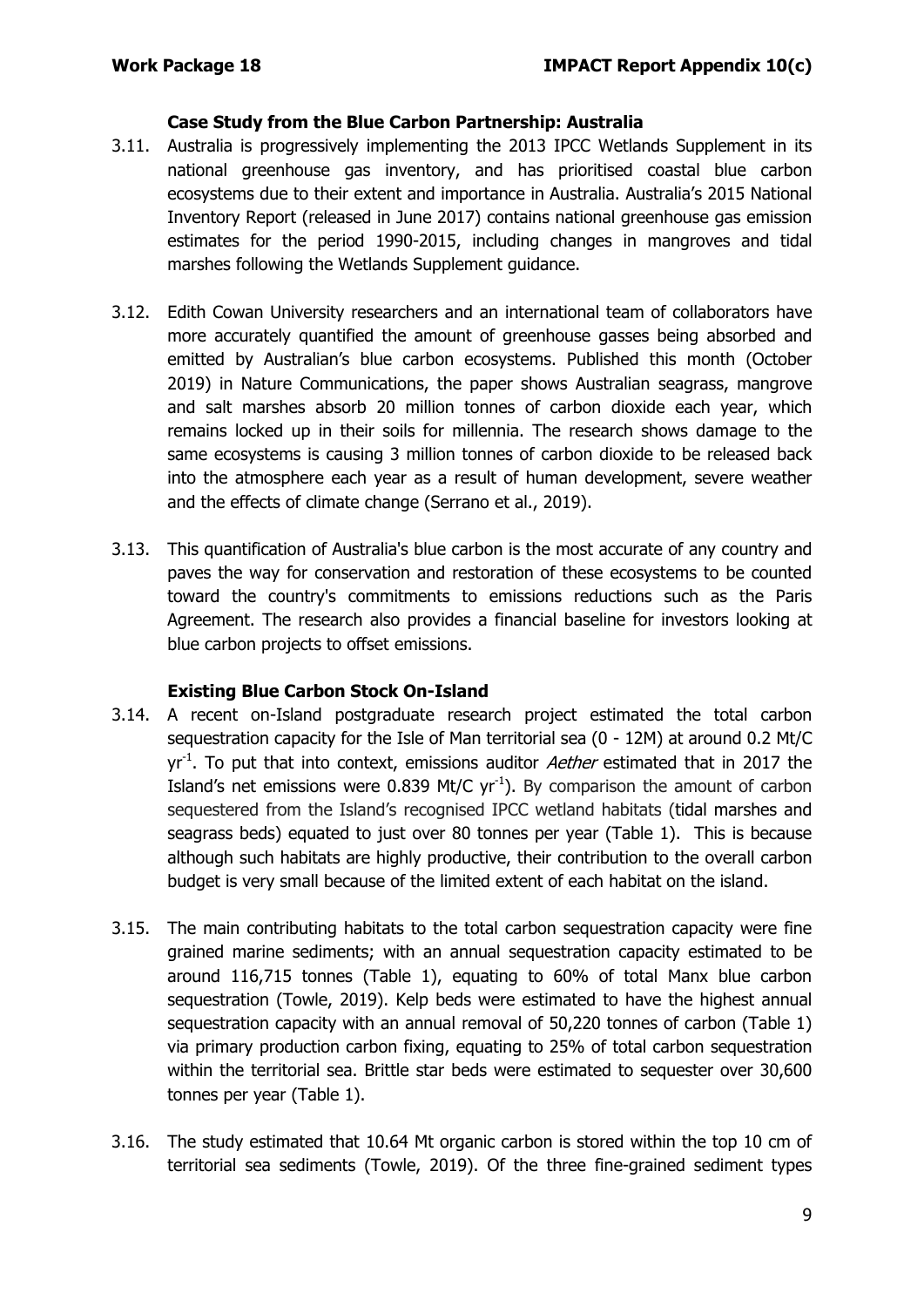identified as carbon stores, mud/fine sand, with an estimated reported storage capacity of between 39 – 201 kg/orgC/m<sup>3</sup>, stored 71% of the total organic carbon within the top 10 cm of territorial sea substrate.

3.17. It was suggested the biogenic habitats, e.g. maerl, horse mussel reef, hold significant carbon reservoirs in Manx waters, with an estimated total standing stock of 10.64 Mt/Org C stored within biogenic substrate tissue (Towle, 2019). The most significant habitat for carbon sequestration was maerl beds (Phymatolithon *calcareum*) with an estimated 10.63 Mt/org C stored with maerl CaCO<sub>3</sub>(or just calcium carbonate) skeletons (Towle, 2019).

## **Emerging Blue Carbon Research**

- 3.18. Kelp Kelp ecosystems are often overlooked in blue carbon assessments, this is largely due to the fact that kelp production isn't stored permanently within kelp beds, and therefore kelp beds alone do not offer fixed potential for carbon sequestration. However, a recent meta-analysis has estimated that macroalgae growing in soft sediments may have a carbon burial rate similar to the lower range of estimates for tidal marsh (Krause-Jensen *et al.*, 2016). Recent studies have also suggested that kelp sequesters carbon through the transport of biomass (and hence carbon) into deeper waters, in addition to cycling carbon throughout the ecosystem. It has been suggested that around a quarter of the carbon captured in primary productively in kelp may be permanently locked in kelp detritus stored in deep sea or coastal sediments (Krause-Jensen et al., 2016). These findings suggest that macroalgae may be supporting higher global carbon burial rates that seagrass, tidal marshes and mangroves combined (Macreadie et al., 2019).
- 3.19. Echinoderms Dense populations of brittle stars and other echinoderms may play a significant role in marine carbon cycling (Lebrato *et al.*, 2010). As these research fields become more established and the role these ecosystems play in the global carbon cycle becomes more apparent, it is likely that global recognition of the importance of these ecosystems will increase, potentially including within the international carbon auditing frameworks.

## **4. THE OPPORTUNITIES**

- 4.1. Valuing blue carbon ecosystems in climate change policy and management allows for its inclusion in future mitigation and adaptation strategies, as a way of mitigating climate change and offsetting GHG emissions, in addition to contributing to conservation interests (Macreadie et al., 2019).
- 4.2. If more countries include blue carbon ecosystems in their Nationally Determined Contributions (NDC's), it sends a strong message to the rest of the world regarding the important role that natural ecosystems can play in climate action (Herr & Landis, 2016). Healthy, well-managed ecosystems also tend to be much more resilient to the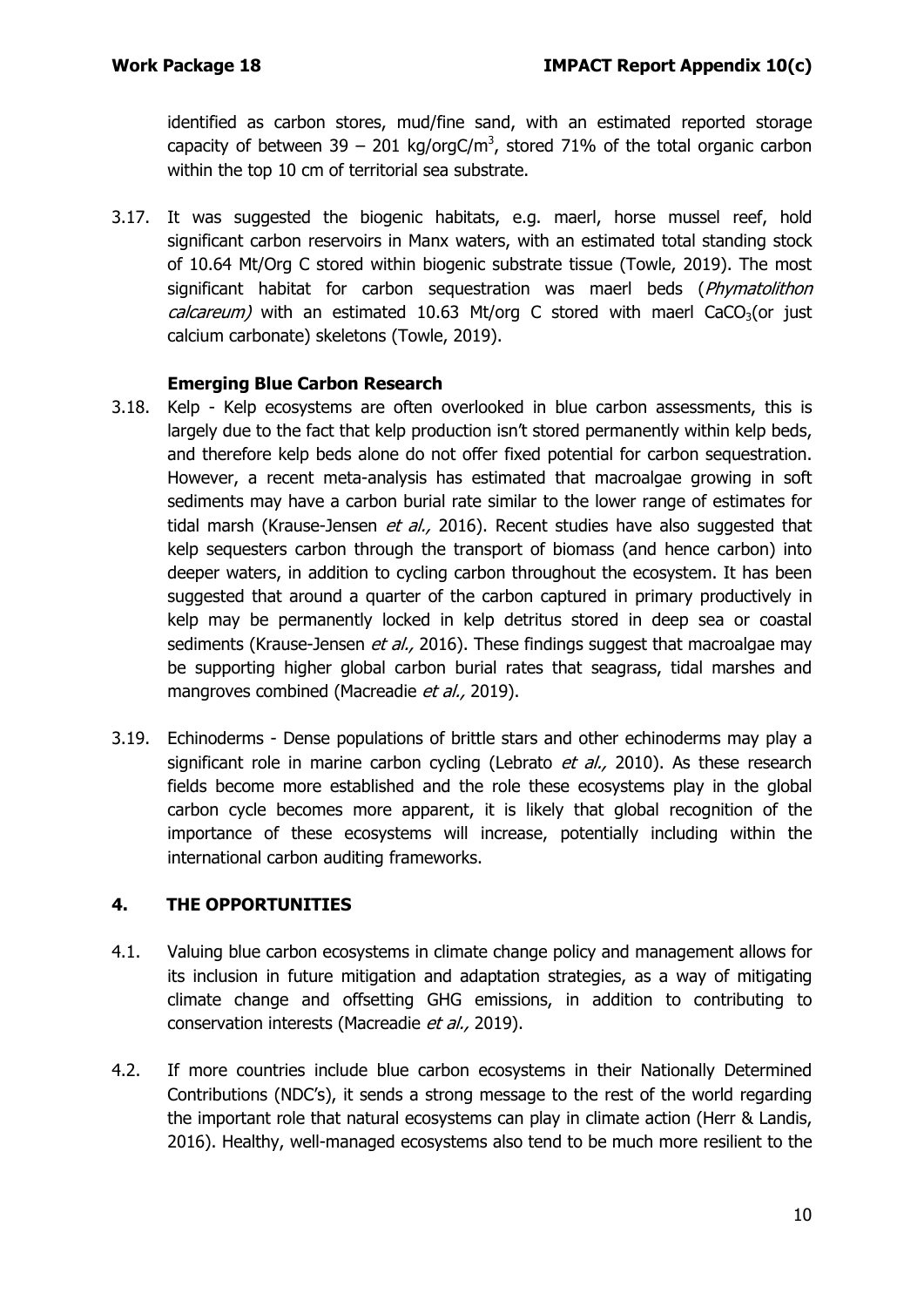impacts of climate change, thereby ensuring continued provision of other important services.

4.3. As an island with around 87% of its territory in the marine environment, it makes sense for the Isle of Man to manage and maximise the benefits of the sea in terms of its climate mitigation and adaptation initiatives. It is evident from the literature that there is significant potential in the Island's blue carbon ecosystems, and the managingof its territorial seas with this in mind, could demonstrate the Isle of Man as an innovator and at the forefront of this rapidly-developing field.

## **Offsetting**

4.4. Carbon offsetting is a reduction in GHG emissions made in order to compensate for emissions made elsewhere and is likely to play a role in the transition to a zero carbon future. Studies suggest that blue carbon sediments are 2-5 times more efficient in the sequestration of carbon that terrestrial forests (Murray et al., 2011, CEAB, 2019). As such, the restoration and conservation of blue carbon ecosystems could be used to offset terrestrial emissions and may be more cost effective than using terrestrial ecosystems due to their efficiency at storing carbon and relative size compared to terrestrial lands (CEAB, 2019).

## **Case study: Seagrass restoration in Cardigan Bay**

- 4.5. Seagrass absorbs carbon 35 times faster than a terrestrial rainforest; it also absorbs pollution, protects coastlines and acts as important nursery grounds for many species, including commercially important fish such as cod and plaice. 92% of seagrass has been lost in the UK in the last century. Swansea University have partnered with Sky Ocean Rescue, launching the largest ever sea grass restoration project in the UK. This project has so far been successful and is leading the way for future mass seagrass restoration projects across the UK. The cost of this project has not yet been established. However, Isle of Man Seasearch and he Department of Environment, Food and Agriculture have begun collaborating in this work by providing licenced collection of Manx seeds during 2019.
- 4.6. Seaweed aquaculture also has the potential to provide a form of offsetting in the oceans (Froehlich et al., 2019); due to seaweed's high uptake of carbon and fast growth rates. The practise of artificial propagation could offer additional benefits to coastlines that are affected by eutrophic, hypoxic and/or acidic conditions, whilst increasing biodiversity and coastal protection, as well as commercial products (Froehlich *et al.*, 2019).

## **Case study: Help Our Kelp Campaign**

4.7. A new campaign aims to restore large expanses of kelp forest along the Sussex coast in the first marine kelp restoration project. The west Sussex coastline was once home to a 40km stretch of kelp forest that extended 4km seaward. However, this habitat has largely been destroyed due to storm damage, changes in fishing practices and the dumping of sediment by dredging boats. The restoration project, if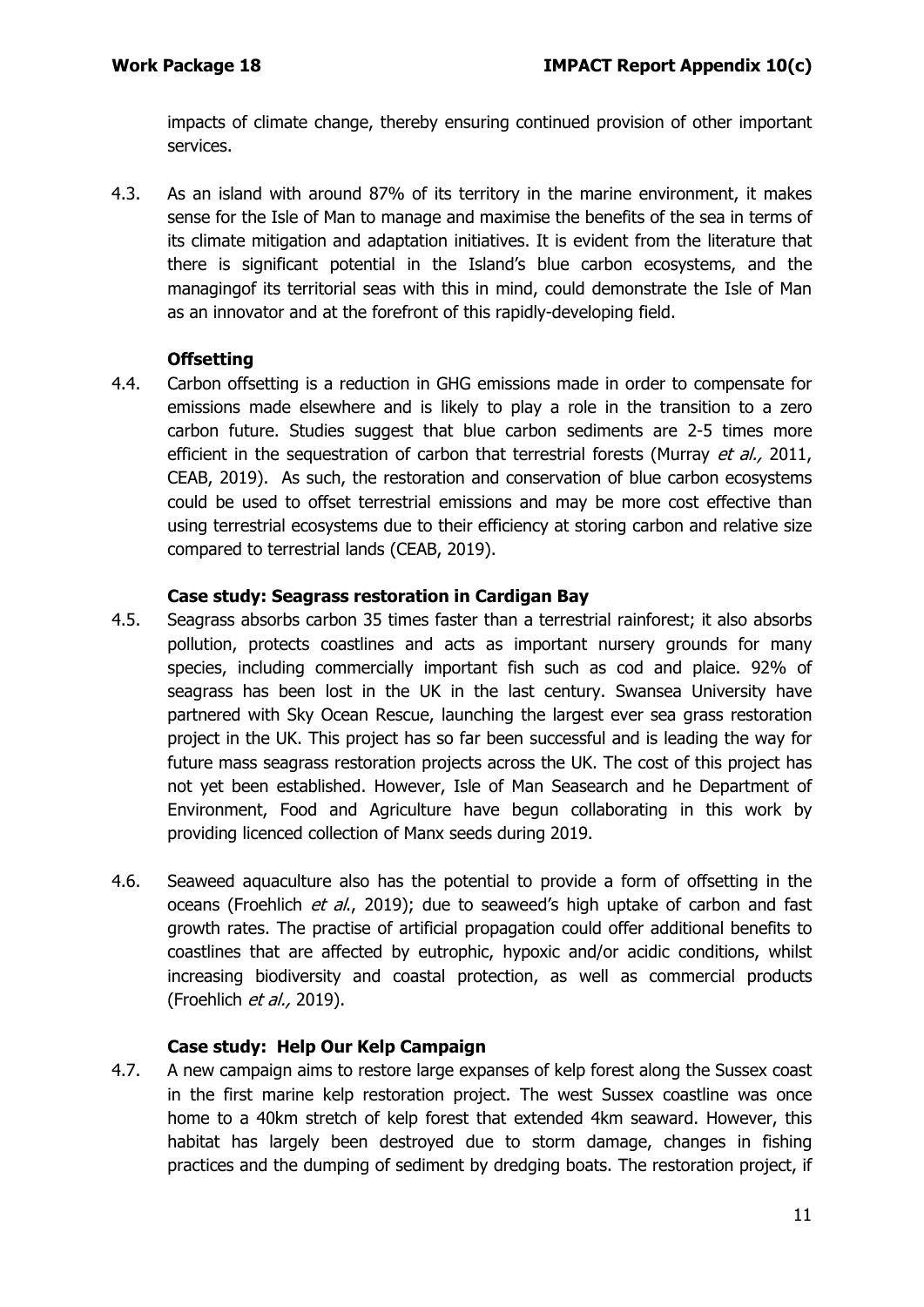approved, will improve nursery grounds, water quality, biodiversity and carbon storage in the region. The 'Help Our Kelp' campaign is supporting a new bylaw proposed by the Sussex Inshore Fisheries and Conservation Authority (IFCA) to stop trawling within 4 km of the coast. Once the trawling management is in place, the partnership will be able to take forward plans to restore the forest. The project is led by the Sussex Wildlife Trust, Blue Marine Foundation and the Marine Conservation Society.

## **Biofuels**

- 4.8. Much work is being done to find more sustainable sources of energy for the world's growing population. One of the solutions could be from seaweed.
- 4.9. Seaweed is a viable feedstock for the production of sustainable energy by anaerobic digestion (AD). Anaerobic digestion processes traditionally use crops such as maize and beet as well as agricultural and food wastes. However, seaweed is, potentially, more of a sustainable source of biomass. Benefits include:
	- Grows quicker than terrestrial plants
	- Higher photosynthetic capability than terrestrial plants
	- Sequesters carbon dioxide from the atmosphere quicker and more efficiently than terrestrial plants
	- High polysaccharide content
	- Potential increase in marine habitat biodiversity and fish stock improvements
	- Does not require fertiliser, fresh water, or agricultural land for production.

## 4.10. Challenges include:

- Seaweed farming can be an expensive process the farming and harvesting of seaweed needs to become more efficient
- Large scale farms needed for large scale energy production
- Spatial management/competition in relation to existing marine users
- Management of large-scale aquaculture
- Potential local environmental impact through increased nutrient uptake which could impact food webs

## **Case study – SeaGas Project**

4.11. The SeaGas project is assessing the technical and financial viability of farming sugar kelp (*Saccharina latissima*) for the production of bioenergy through anaerobic digestion. The three-year project brings together expertise in AD process development, seaweed growth and storage, economic modelling, environmental and social impact and the supply chain  $-$  from seabed access for seaweed farming through to biogas injection into the national grid.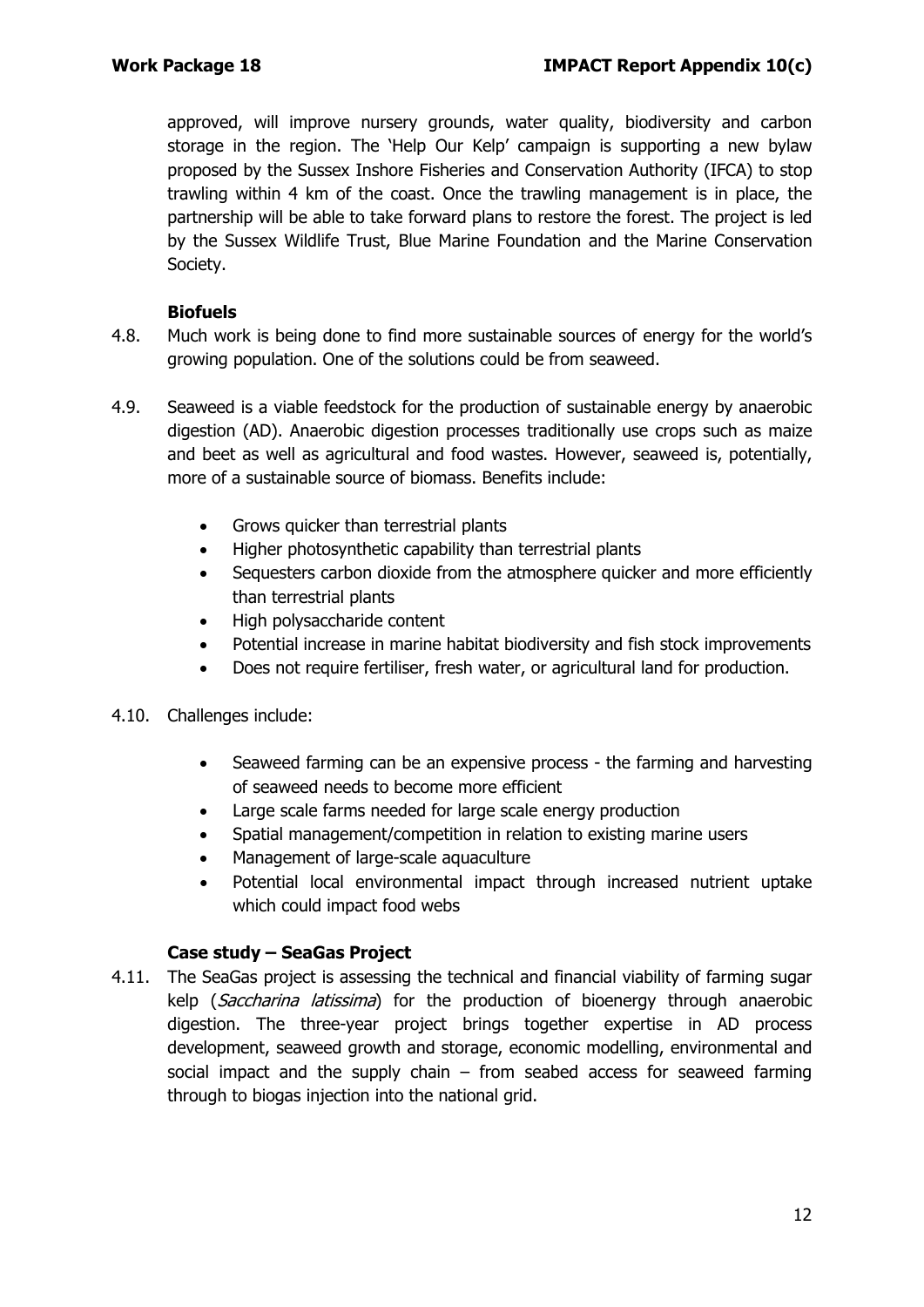#### **5. KNOWLEDGE GAPS AND FUTURE CHALLENGES**

#### **Impact of Climate Change on Sequestration Potential**

- 5.1. Research suggests that several marine habitat types, such as seagrass meadows, saltmarshes and associated carbon stores are at moderate risk at 1.5 °C global warming, with risk increasing with further warming (IPCC, 2019). However, some blue carbon ecosystems may experience increased productivity due to higher  $CO<sub>2</sub>$ levels, and distinguishing these effects from human intervention to enhance productivity and therefore carbon storage may be challenging (Climate Analytics, 2017).
- 5.2. By contrast, the ability of some blue carbon ecosystems to sequester carbon in the future may decrease though climate change (sea level rise, ocean warming, and storminess) and increased anthropogenic pressure. It is therefore challenging and potentially risky to quantify and rely on these ecosystems to deliver significant, quantifiable and sustained reductions in carbon. However, based on current knowledge these ecosystems, when functioning well, can contribute to climate mitigation strategies, and therefore policy and management should ensure that these ecosystems are adequately protected from threats.

#### **Anthropogenic Impacts**

5.3. Blue carbon ecosystems are affected by anthropogenic impacts. Impacts include nutrient runoff from land, development, sedimentation, boat disturbance, fishing activities, dredging and waste and sewage outflows. Whether these impacts change or increase in the future is unknown, but it appears likely without appropriate protection, and the precautionary principle should be used when developing policy that affects blue carbon ecosystems.

#### **Sequestration Rates and Emissions through Disturbance**

5.4. As noted, while carbon may be sequestered in marine ecosystems, it can also be emitted due to habitat damage or disturbance. Quantifying or measurement of carbon fluxes in coastal and marine systems is harder than other emission sectors. Similarly, research into how sequestration rates and existing sediment carbon stocks are affected by ecosystem loss and/or modification is still developing (McLeod et al., 2011; Macreadie *et al.*, 2019). There is potential that with the protected areas here, the Island could be a place where such things could be measured under relatively controlled conditions.

## **6. LOCAL MANAGEMENT OF BLUE CARBON ECOSYSTEMS 1990 Wildlife Act**

6.1. The Wildlife Act 1990 protects certain species of plant and animal in Manx territory. Eelgrass (*Zostera marina*) is a protected plant under Schedule 7, section 12 and 23, which means it is an offence to damage, destroy or uproot the species.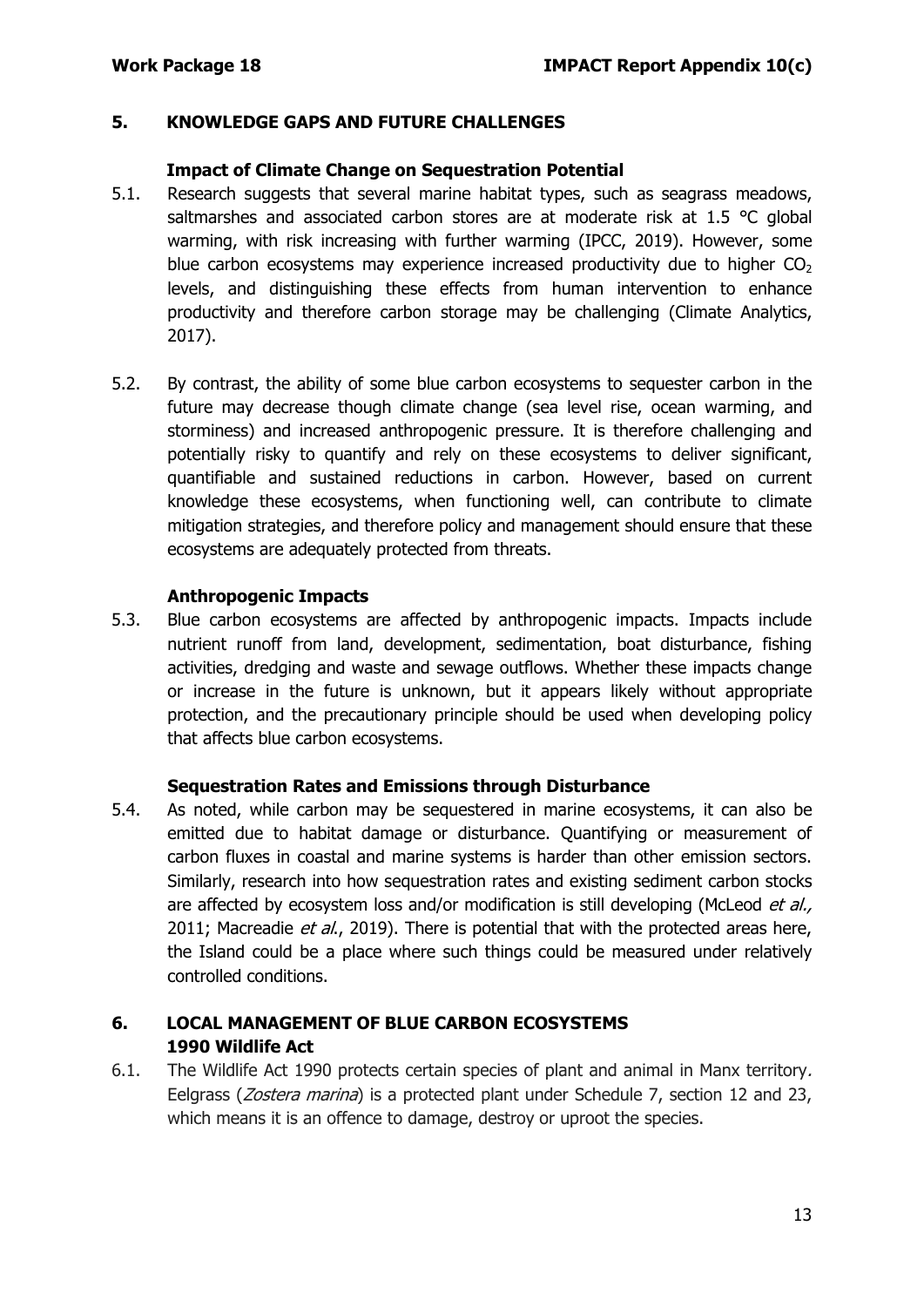

## **Marine Nature Reserves**

- 6.2. The Island's network of Marine Nature Reserve's (MNR) make up over 50% of our inshore 0-3 M zone. Under section 33 of the Wildlife Act 1990, the Manx Marine Nature Reserves Byelaws 2018 were introduced, which provides protection to blue carbon habitats by limiting destructive activities within the reserves:
	- Byelaw [4] No person may extract of remove any sand, gravel or rock, except in accordance with a permit
	- *Byelaw [5]* No person may deposit or permit the deposit of any substance
	- Byelaw [6] No person may use any towable fishing gear
- 6.3. Specific blue carbon habitats are also protected though the byelaws:
	- *Byelaw [8]* No person may extract or damage any of the following:
	- Eelgrass b) kelp forest d) horse mussels g) maerl
	- Byelaw [11] No person may extract or damage any of the following: a) the intertidal mud habitat of the Langness Marine Nature Reserve
- 6.4. Additionally there are restrictions on anchoring within the reserves:
	- Byelaw [9] (1) Anchoring using any towable fishing gear is prohibited
	- Byelaw [9] (3) Anchoring by any means is prohibited within any Eelgrass Conservation Zone
- 6.5. There are specific restrictions within Eelgrass Conservation Zones
	- Byelaw  $[13]$  (1) no person may; a) use a pot b) use towable fishing gear to trawl or dredge c) anchor
	- Byelaw [13] (2) no person may undertake recreational rod and line angling
	- Byelaw [13] (3) no person may collect any living animal or plant on the foreshore or in the sea, by any means, including hand gathering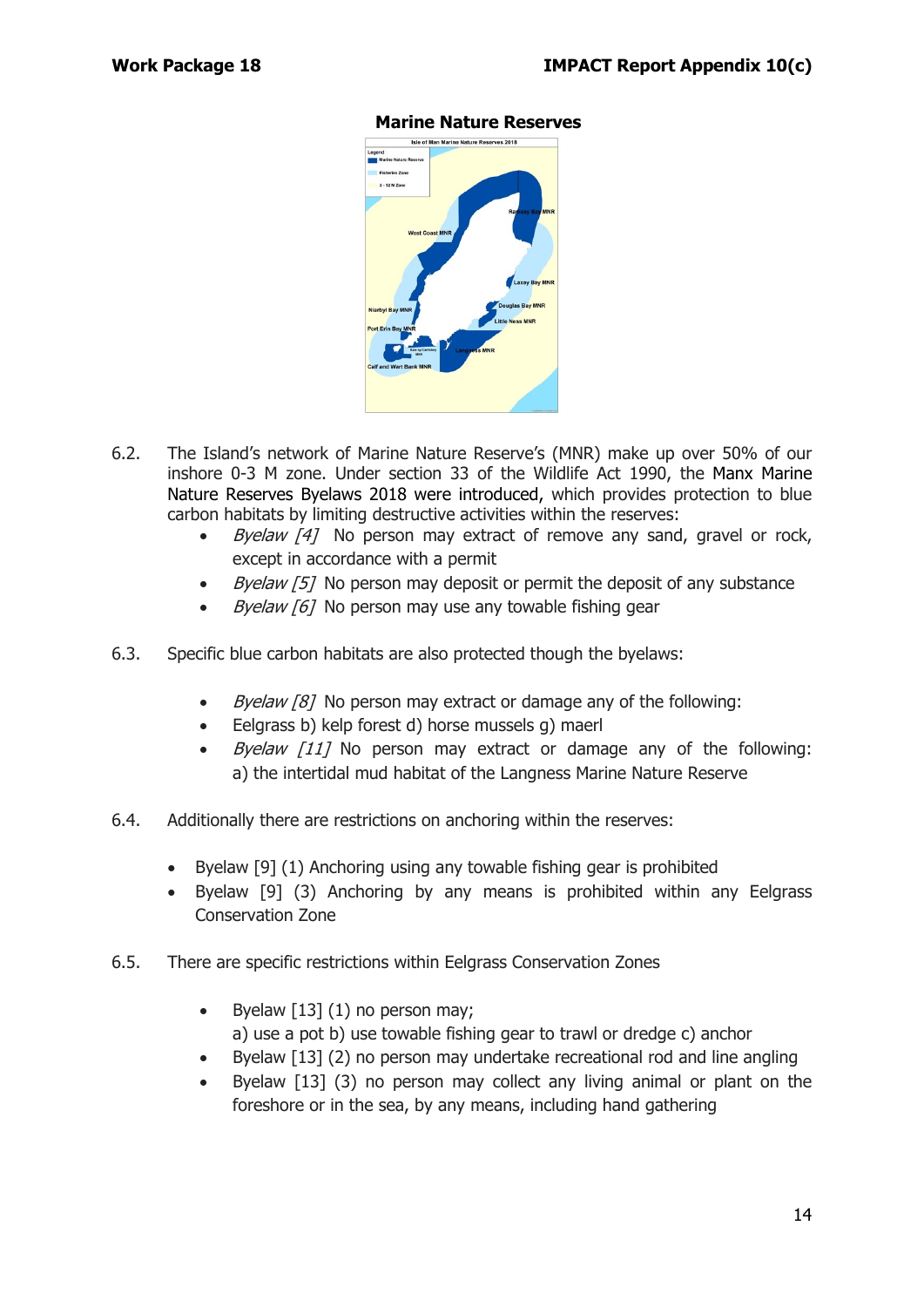- 6.6. Despite the prohibitions contained in the byelaws, DEFA may, if it considers it appropriate, issue a permit to any person to undertake certain activities, such as recreational fishing and research or investigations.
- 6.7. As such, blue carbon restoration or research could be listed under future permit approved practices.

#### **Management Plan for the 0-3 M Marine Zone**

- 6.8. Under the Isle of Man Programme for Government there is a commitment to introduce a management plan for the 0-3 M Marine Zone by December 2019. The plan will have two streams, conservation and fisheries, and blue carbon will feature in both; with traditional habitat protection, conservation, and potential restoration of ecosystems (including blue carbon) a key feature in the conservation stream and lower-carbon fisheries management in the fisheries stream.
- 6.9. The draft 0-3 M management plan proposal suggests there could be opportunities for coordinated management of carbon sequestration, storage and emissions in the 0-3 M zone and states the following goals in relation to blue carbon.
- 6.10. Marine Conservation Outcome
	- Investigate the production of a carbon audit of the marine nature reserves, linked to their management plans and with the intent to enhance their carbon storage and sequestration potential.
- 6.11. Through the following objectives:
	- Develop a carbon audit for each marine nature reserve, including carbonmanagement objectives.
	- Develop MNR- specific management plans, reflective of their respective features, specific conservation and carbon-management objectives and potential.
- 6.12. Fisheries Management Outcome:
	- Investigate the production of a carbon audit of the fishery, linked to its management plans, and with the intent to reduce carbon emissions and enhance carbon-storage and sequestration potential.
- 6.13. Through the following objectives:
	- Investigate a carbon audit for the fishery, including carbon-management objectives.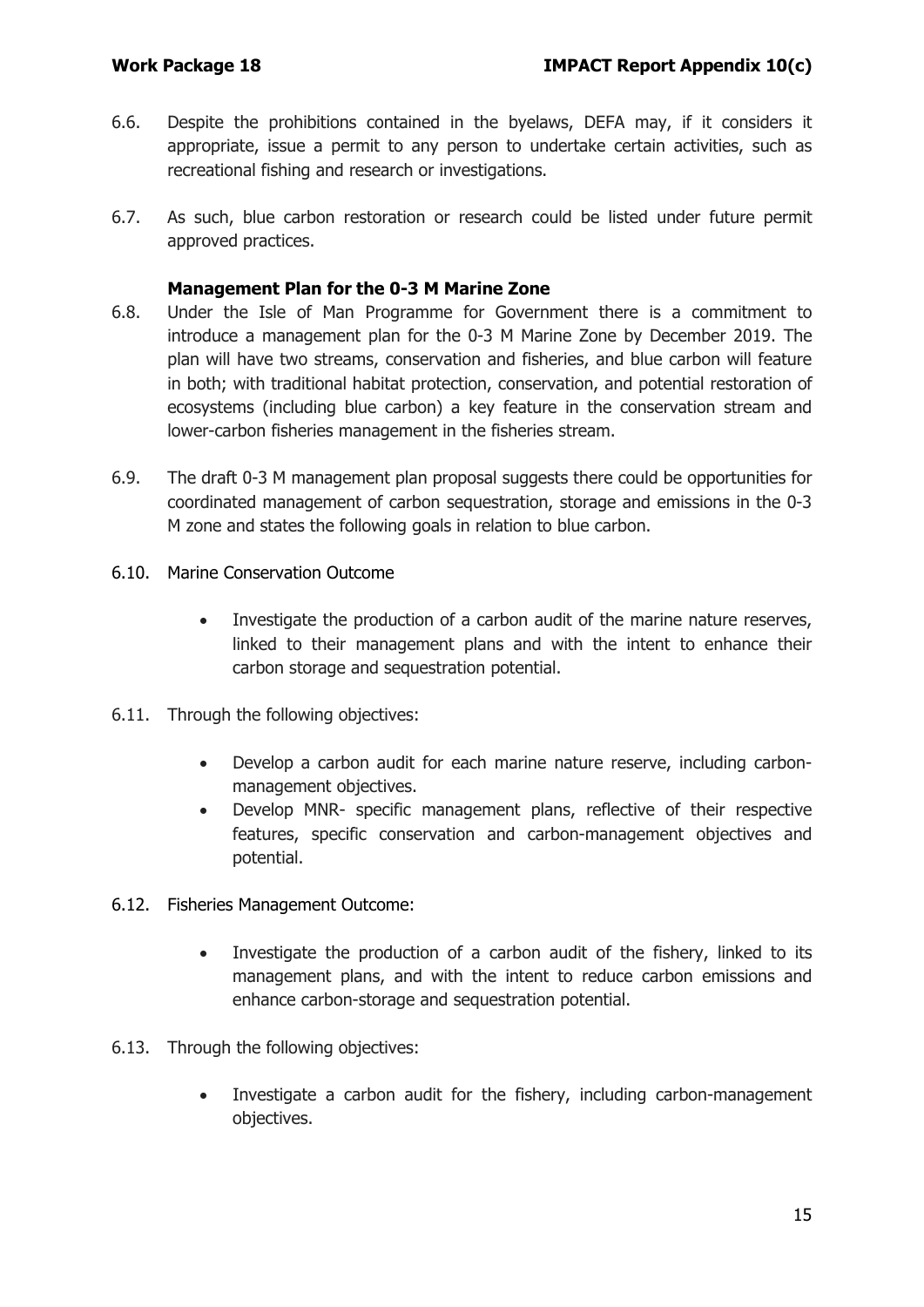#### **Management Recommendations**

6.14. Management of the 0-3 M and potentially 3-12 M territorial waters should embed policy that promotes the conservation, restoration and research of blue carbon ecosystems in the Island, and identify pathways to ensure their long-term conservation for climate and biodiversity outcomes.

## **7. ASSUMPTIONS**

7.1. Due to time constraints this report has had to rely largely on the validity of a postgraduate research project in estimating the carbon sequestration and carbon stock of the Island's territorial seas. These findings should be checked and verified at a later date.

## **8. REFERENCES**

Aether, personal communication, 2019

Burrows, M.T., Hughes, D.J., Austin, W.E.N., Smeaton, C., Hicks, N., Howe, J.A., Allen, C.,Taylor, P. & Vare, L.L. 2017. Assessment of Blue Carbon Resources in Scotland's Inshore Marine Protected Area Network. Scottish Natural Heritage Commissioned Report No. 957.

Burrows M.T., Kamenos N.A., Hughes D.J., Stahl H., Howe J.A. & Tett P. 2014. Assessment of carbon budgets and potential blue carbon stores in Scotland's coastal and marine environment. Scottish Natural Heritage Commissioned Report No. 761.

CEAB. (2019). Blue Carbon in EU Climate Policy. [online] Ceab.csic.es. Available at: [http://www.ceab.csic.es/en/discussio-al-parlament-europeu-sobre-possibles-vies-per-a-la](http://www.ceab.csic.es/en/discussio-al-parlament-europeu-sobre-possibles-vies-per-a-la-implementacio-diniciatives-sobre-el-carboni-blau/)[implementacio-diniciatives-sobre-el-carboni-blau/](http://www.ceab.csic.es/en/discussio-al-parlament-europeu-sobre-possibles-vies-per-a-la-implementacio-diniciatives-sobre-el-carboni-blau/) [Accessed 26 Sep. 2019].

COP4 1998 UNFCCC COP-4 : Buenos Aires, 2-13 November 1998. [online] Enb.iisd.org. Available at: https://enb.iisd.org/climate/ba/ [Accessed 26 Sep. 2019]. Duarte (2019) The future of Blue Carbon science. Nature Communications. <https://doi.org/10.1038/s41467-019-11693-w>

Froehlich, H., Afflerbach, J., Frazier, M. and Halpern, B. (2019). Blue Growth Potential to Mitigate Climate Change through Seaweed Offsetting. Current Biology, (29), pp.1-7.

Herr, D. and Landis, E. (2016). Coastal blue carbon ecosystems. Opportunities for Nationally Determined Contributions. Policy Brief. Gland, Switzerland: IUCN and Washington, DC, USA: TNC.

IPBC, 2018 Bluecarbonpartnership.org. (2018). [online] Available at: [http://bluecarbonpartnership.org/wp-content/uploads/2018/12/IPBC-Wetlands-Lessons-](http://bluecarbonpartnership.org/wp-content/uploads/2018/12/IPBC-Wetlands-Lessons-Learned.pdf)[Learned.pdf](http://bluecarbonpartnership.org/wp-content/uploads/2018/12/IPBC-Wetlands-Lessons-Learned.pdf) [Accessed 26 Sep. 2019].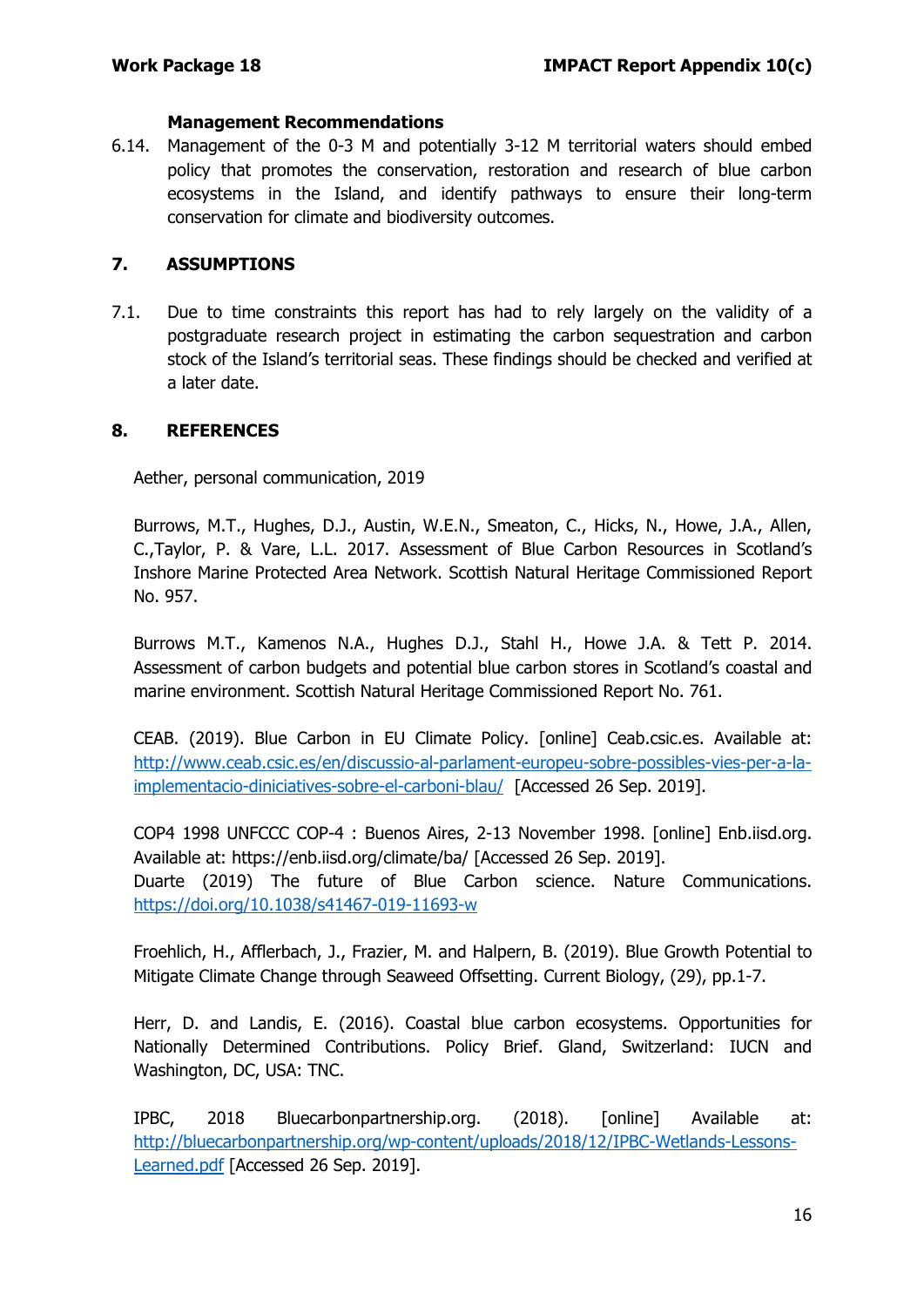IPCC. 2014 2013 Supplement to the 2006 IPCC guidelines for national greenhouse gas inventories: wetlands. (eds T Hiraishi, T Krug, K Tanabe, N Srivastava, J Baasansuren, M Fukuda, TG Troxler). Geneva, Switzerland: IPCC

IUNC. 2017. Statement on IPCC Wetlands Supplement- technical considerations. Accessed on 24/09/2018. Available from: [https://www.iucn.org/sites/dev/files/bluecarbon\\_sb46\\_statement.pdf](https://www.iucn.org/sites/dev/files/bluecarbon_sb46_statement.pdf)

International Partnership for Blue Carbon (2017). Coastal blue carbon: an introduction for policy makers. [online] Available at: [https://bluecarbonpartnership.org/wp](https://bluecarbonpartnership.org/wp-content/uploads/2017/11/Introduction-for-policy-makers_FINAL_web.pdf)[content/uploads/2017/11/Introduction-for-policy-makers\\_FINAL\\_web.pdf](https://bluecarbonpartnership.org/wp-content/uploads/2017/11/Introduction-for-policy-makers_FINAL_web.pdf) [Accessed 19 Sep. 2019].

Kain, J. M. 1979. A view of the genus *Laminaria*. Oceanography and Marine Biology an Annual Review, 17, 101-161.

Kain, J. M. 1977. The biology of *Laminaria hyperborea*. X. The effect of depth on some populations. Journal of the Marine Biological Association of the United Kingdom, 57, 587- 607

Kraan, S. (2010). Mass-cultivation of carbohydrate rich macroalgae, a possible solution for sustainable biofuel production. Mitigation and Adaptation Strategies for Global Change, 18(1), pp.27-46.

Krause-Jensen, D. and Duarte, C. (2016). Substantial role of macroalgae in marine carbon sequestration. Nature Geoscience, 9(10), pp.737-742.

Intergovernmental Oceanographic Commission IOC/UNESCO, IMO, FAO, UNDP. (2011). A Blueprint for Ocean and Coastal Sustainability. Paris: IOC/UNESCO, pp42

Laffoley D, Grimsditch G, eds. 2009. The management of natural coastal carbon sinks. Rep., Int. Union Conserv. Nat. Nat. Res., Gland, Switz. [http://cmsdata.iucn.org/downloads/carbon\\_managment\\_report\\_final\\_printed\\_version\\_1.p](http://cmsdata.iucn.org/downloads/carbon_managment_report_final_printed_version_1.pdf) [df](http://cmsdata.iucn.org/downloads/carbon_managment_report_final_printed_version_1.pdf) 

Lebrato, M., Iglesias-Rodríguez, D., Feely, R., Greeley, D., Jones, D., Suarez-Bosche, N.,

Lampitt, R., Cartes, J., Green, D. and Alker, B. (2010). Global contribution of echinoderms to the marine carbon cycle: CaCO3budget and benthic compartments. Ecological Monographs, 80(3), pp.441-467.

Macreadie, PI, Anton, A, Raven, JA, Beaumont, N, Connolly, RM, et al. 2019. The future of blue carbon science.Nature. Communications 10. Article number: 3998. Available from: <https://www.nature.com/articles/s41467-019-11693-w>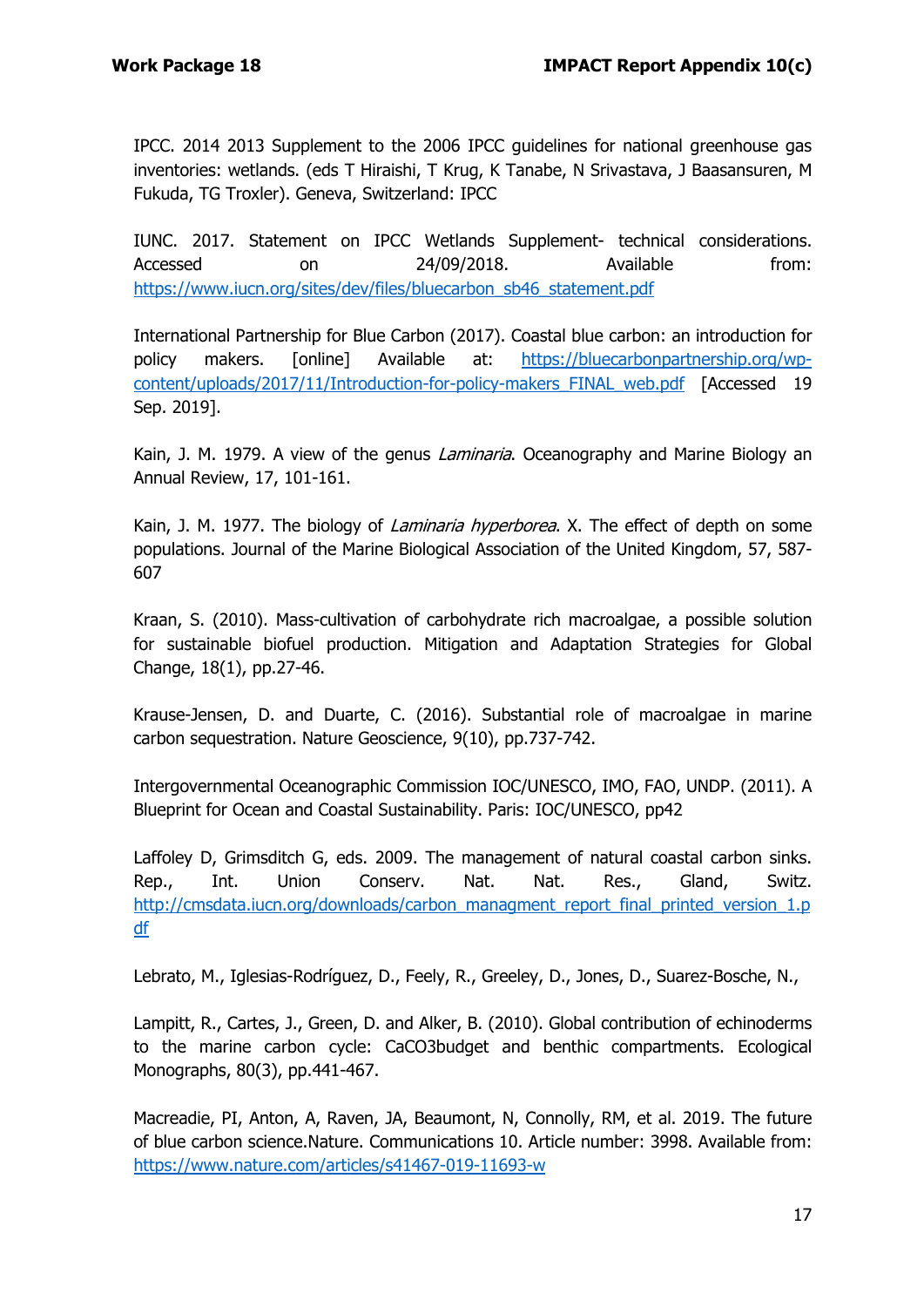Manx Marine Nature Reserve Byelaws (2018) Available at: [https://www.gov.im/media/1362727/manx-marine-nature-reserves-byelaws-2018-sd-](https://www.gov.im/media/1362727/manx-marine-nature-reserves-byelaws-2018-sd-2018-0186.pdf)[2018-0186.pdf](https://www.gov.im/media/1362727/manx-marine-nature-reserves-byelaws-2018-sd-2018-0186.pdf)

Manx Marine Environmental Assessment Ecology/ Biodiversity Habitats Coastal Ecology

Murray, B., Pendleton, L., Jenkins, W. and Siflee, S. (2011). Green Payments for Blue Carbon Economic Incentives for Protecting Threatened Coastal Habitats. NICHOLAS INSTITUTE REPORT.

Mcleod, E, Chmura, G, L. Boulillon, S. Salm, R. Bjork, M. Duarte, C, M. Lovelock, C, E. Schlesinger, W, H. Silliman, B, R. A blueprint for blue carbon: toward an improved understanding of the role of vegetated coastal habitats in sequestering  $CO<sub>2</sub>$ . ESA. Volume 9.Issue 10. Pages 552- 560.

Nabti, E., Jha, B. and Hartmann, A. (2016). Impact of seaweeds on agricultural crop production as biofertilizer. International Journal of Environmental Science and Technology, 14(5), pp.1119-1134.

Nature (2012) Report. Marine ecosystem services Description of the ecosystem services provided by broadscale habitats and features of conservation importance that are likely to be protected by Marine Protected Areas in the Marine Conservation Zone Project area Available at:<http://publications.naturalengland.org.uk/file/300602>

Nellemann, C., Corcoran, E., Duarte, C. M., Valdés, L., De Young, C., Fonseca, L., Grimsditch, G. (Eds). 2009. Blue Carbon. A Rapid Response Assessment. United Nations Environment Programme, GRID-Arendal, [www.grida.no](http://www.grida.no/)

Paris Agreement – Climate Action - European Commission. (2016). Paris Agreement - Climate Action - European Commission. [online] Available at: [https://ec.europa.eu/clima/policies/international/negotiations/paris\\_en](https://ec.europa.eu/clima/policies/international/negotiations/paris_en) [Accessed 26 Sep. 2019].

SACS 2019, UK marine SACS Project – Subtidal Brittlestars Beds, Available at: <http://www.ukmarinesac.org.uk/communities/subtidal-brittlestar/bs5.htm>

Serrano, O., Lovelock, C., Atwood, T., Macreadie, P., Canto, R., Phinn, S., Arias-Ortiz, A., Bai, L., Baldock, J., Bedulli, C., Carnell, P., Connolly, R., Donaldson, P., Esteban, A., Ewers Lewis, C., Eyre, B., Hayes, M., Horwitz, P., Hutley, L., Kavazos, C., Kelleway, J., Kendrick, G., Kilminster, K., Lafratta, A., Lee, S., Lavery, P., Maher, D., Marbà, N., Masque, P., Mateo, M., Mount, R., Ralph, P., Roelfsema, C., Rozaimi, M., Ruhon, R., Salinas, C., Sampler-Villarreal, J., Sanderman, J., Sanders, C., Santos, I., Sharples, C., Steven, A., Cannard, T., Trevathan, S. and Duarte, C. (2019). Australian vegetated coastal ecosystems as global hotspots for climate change mitigation. [online] Nature